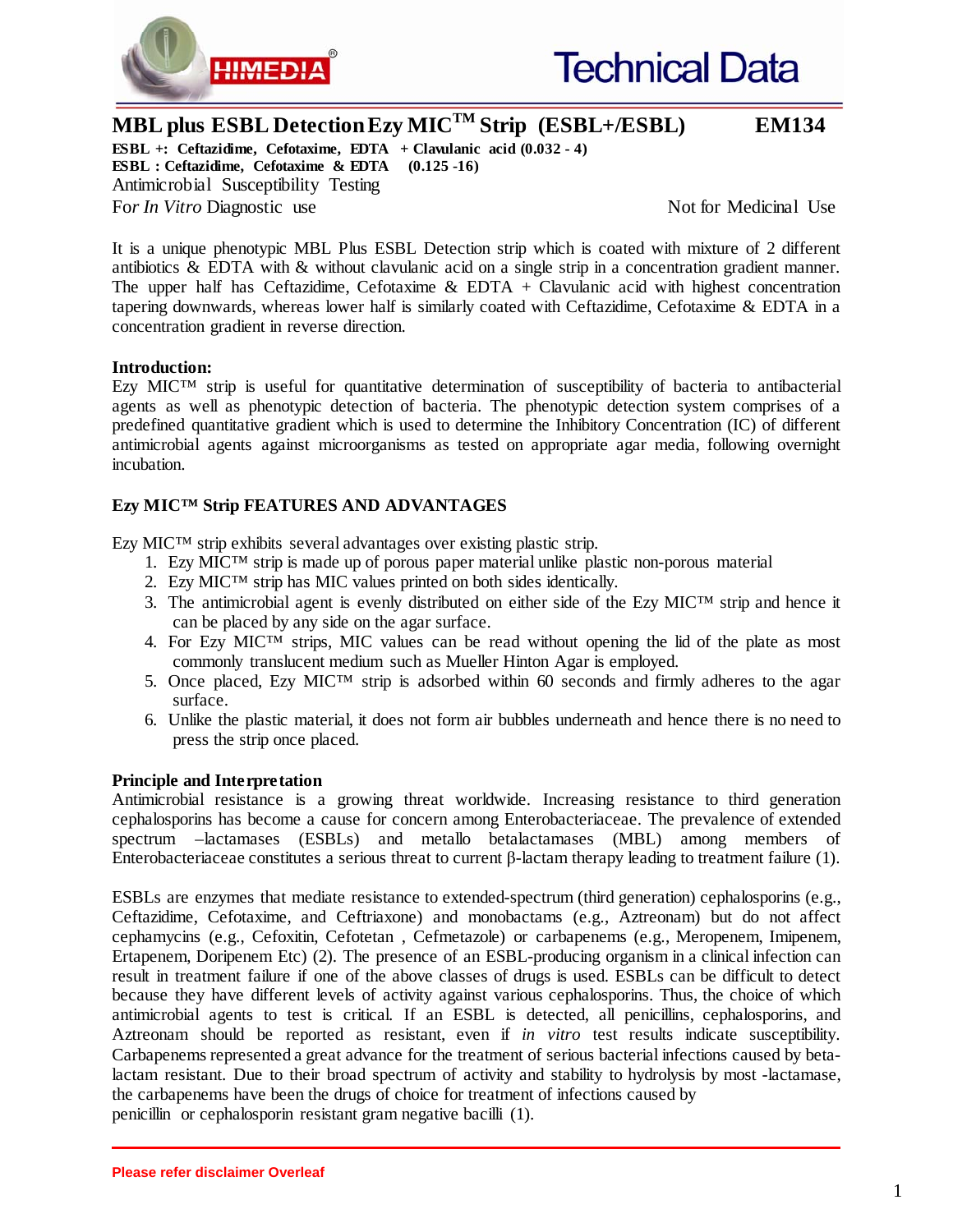Metallo-β-lactamases (MBLs) are β-lactamase enzymes that hydrolyze and confer resistance on carbapenems, but are yet inhibited by chelating agents like ethylene-diamine tetra-acetic acid (EDTA).They are a type of carbapenemases that require zinc ion (Zn2+) as a cofactor for enzyme activity. MBLs have become a serious public health problem with catastrophic consequences for the treatment of bacterial related infections. Their emergence and uncontrolled spread has put the use of the carbapenems under threat. The carbapenems including imipenem, meropenem and ertapenem are broad spectrum antibiotics with high stability against most β**-**lactamase enzymes. They are the drug of choice for the treatment of infections caused by β-lactam resistant bacteria including those that produce extended spectrum enzymes. The uncommon reduced susceptibility of bacterial pathogens to MBLs as reported in some quarters is a call for concern. The growing resistance of organisms to the carbapenems is a risk to available antibiotics used for treating nosocomial infections (e.g. bacteremia, septicemia, and pneumonia in children). Their unprecedented presence in a clinical setting should be a source of worry to healthcare givers because they limit treatment options. The increased utility of the carbapenems in clinical medicine may have necessitated their emergence and spread. Early detection of MBL-producing bacteria is critical due to the worldwide increase in the occurrence, types and spread of MBLs in both the community and hospital settings, and a carbapenem-intermediate or resistant result arising from antibiotic susceptibility studies should raise the notion of a possible MBL production that warrants confirmation either phenotypically or genotypically (3) .

## **METHOD AND USE OF EZY MIC™ STRIPS**

# • **Type of specimen**

Pure cultures should be derived from specimens obtained from patients prior to the initiation of antimicrobial therapy. Specimens can be of bacterial or fungal isolates derived from blood, urine, faeces, pus, CSF etc. Direct specimens should not be employed in this test. Refer procedure, which includes preparation of inoculum (4,6).

# • **Clinical specimen collection, handling and processing**

Follow appropriate techniques for handling specimens as per established guidelines. After use, contaminated materials must be sterilized by autoclaving before discarding (4,6).

#### • **Guidelines for preparation of the medium**

Prepare the medium of choice from dehydrated powder according to the directions specified on the label. Cool the sterilized molten medium to 45-50°C and pour in sterile, dry Petri plates on a leveled surface, to a depth of  $4 \pm 0.2$  mm and allow solidifying. Few droplets appearing on the surface of the medium following cooling do not matter. Hence, once poured, Petri plates containing media should not be dried on laminar flow and can be used immediately for swabbing.

#### • **Preparation of Inoculum**

Use only pure cultures. Confirm by Gram-staining before starting susceptibility test. Transfer 4-5 similar colonies with a wire, needle or loop to 5 ml Tryptone Soya Broth (M011) and incubate at 35-37°C for2-8 hours until light to moderate turbidity develops. Compare the inoculum turbidity with that of standard 0.5 McFarland. Alternatively, the inoculum can be standardized by other appropriate optical method (0.08 - 0.13 OD turbid suspension at 620 nm).

Also direct colony suspension method can be used. Prepare a direct colony suspension, from 18-24 hour old non-selective media agar plate in broth or saline. Adjust the turbidity to that of standard 0.5 McFarland .This method is recommended for testing fastidious organisms like *Haemophilus* spp., *Neisseria* spp, and streptococci and for testing staphylococci for potential Methicillin or Oxacillin resistance.

Note : Production of beta-lactamase is directly proportional to inoculum size.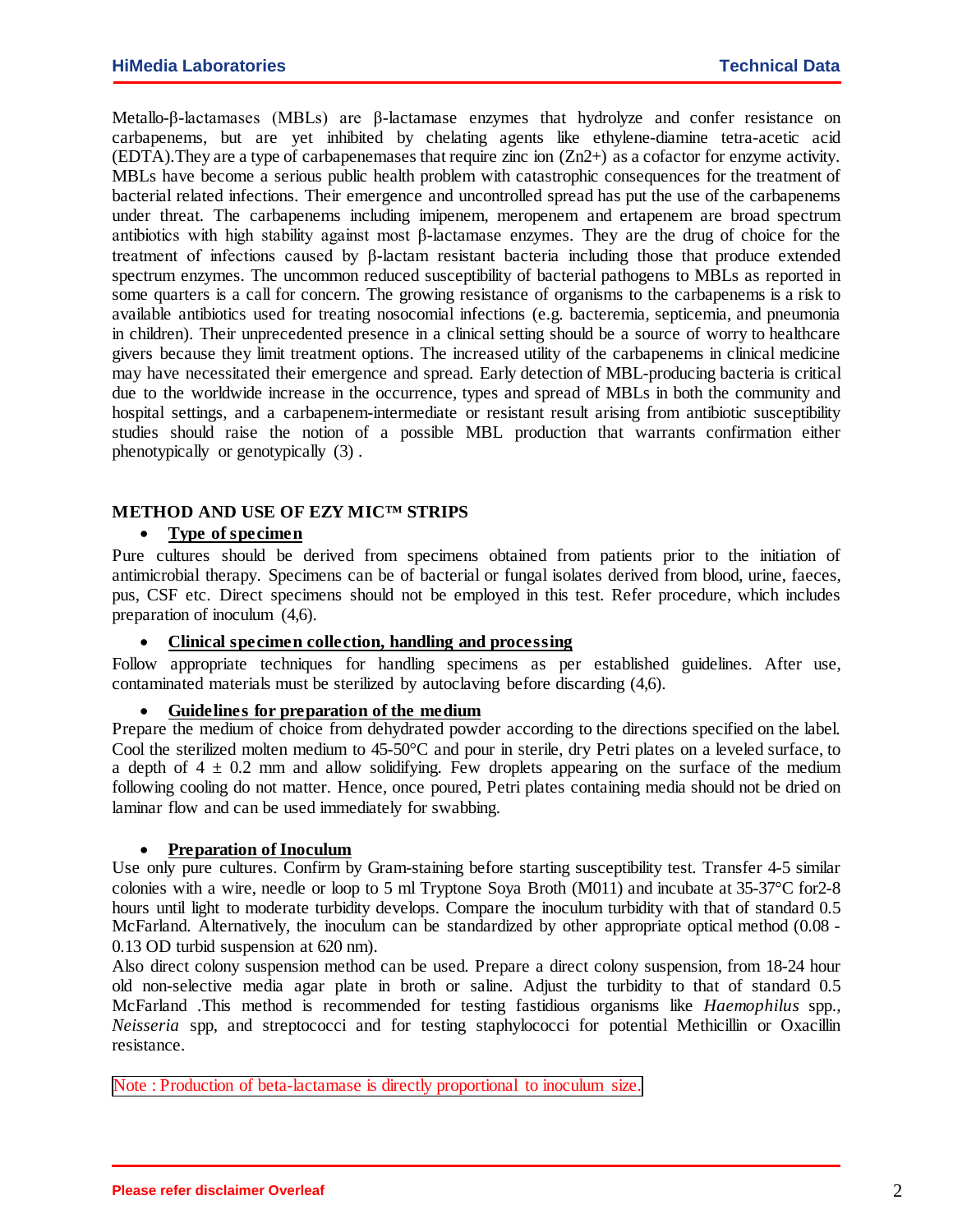### • **Test Procedure**

- 1. Prepare plates with suitable make of Mueller Hinton Agar for rapidly growing aerobic organisms as mentioned above.
- 2. Dip a sterile non-toxic cotton swab on a wooden applicator into the standardized inoculum and rotate the soaked swab firmly against the upper inside wall of the tube to express excess fluid. Streak the entire agar surface of the plate with the swab three times, turning the plate at  $60^{\circ}$  angle between each streaking.
- 3. Remove Ezy MIC<sup>™</sup> strip vial from cold and keep it at room temperature for 15 minutes before opening.
- 4. Remove one applicator from the self sealing bag stored at room temperature.
- 5. Hold the applicator in the middle and gently press its broader sticky side on the centre of Ezy MIC™ strip.
- 6. Lift the applicator along with attached Ezy MIC™ strip.
- 7. Place the strip at a desired position on agar plate swabbed with test culture. Gently turn the applicator clockwise with fingers. With this action, the applicator will detach from the strip.
- 8. DO NOT PRESS EZY MIC<sup>TM</sup> STRIP. Within 60 seconds, Ezy MIC<sup>TM</sup> strip will be adsorbed and will firmly adhere to the agar surface.
- 9. Ezy MIC<sup>TM</sup> strip should not be repositioned or adjusted once placed.
- 10. Transfer plates in the incubator under appropriate conditions.

# **Reading of IC (Inhibitory Concentration) values:**

- 1. Read the plates only when sufficient growth is seen.
- 2. Read the value where the ellipse intersects the scale on the strip.
- 3. For bactericidal drugs such as Amikacin, Vancomycin, Gentamicin and members of β-lactams class of drugs, always read the value at the point of complete inhibition of all growth, including hazes, microcolonies and isolated colonies. If necessary, use magnifying glass.
- 4. Isolated colonies, microcolonies and hazes appearing in the zone of inhibition are indicative of hetero nature of the culture having resistant subpopulation in it. In such cases, consider reading IC values determination at a point on the scale above which no resistant colonies are observed close to the strip (within 1-3 mm distance from the strip).
- 5. If the ellipse intersects the strip in between 2 dilutions, read the IC value which is nearest to the intersection.

#### **Warning and Precautions:**

- 1. Ezy MIC™ Strip is intended for *In vitro* diagnostic use only.
- 2. Although based on simple procedure, Ezy MIC™ Strip should only be used by at least semitrained personnel.
- 3. This strip is intended only for agar diffusion method and not for broth dilution method.
- 4. Ezy MIC™ Strip should be used strictly according to procedures described herein.
- 5. Performance of Ezy MIC™ Strips depends on use of proper inoculum and control cultures, recommended test medium and proper storage temperature.
- 6. Follow aseptic techniques and precautions against microbiological hazards should be used when handling bacterial or fungal specimen throughout the testing procedure.
- 7. Before using Ezy MIC™ Strips, ensure that the strips is at room temperature.
- 8. When applying strips be steady. Do not move the strip once in contact with agar surface, since the antibiotic instantaneously diffuse on contact with agar.
- 9. Place the unused strips back to recommended temperature.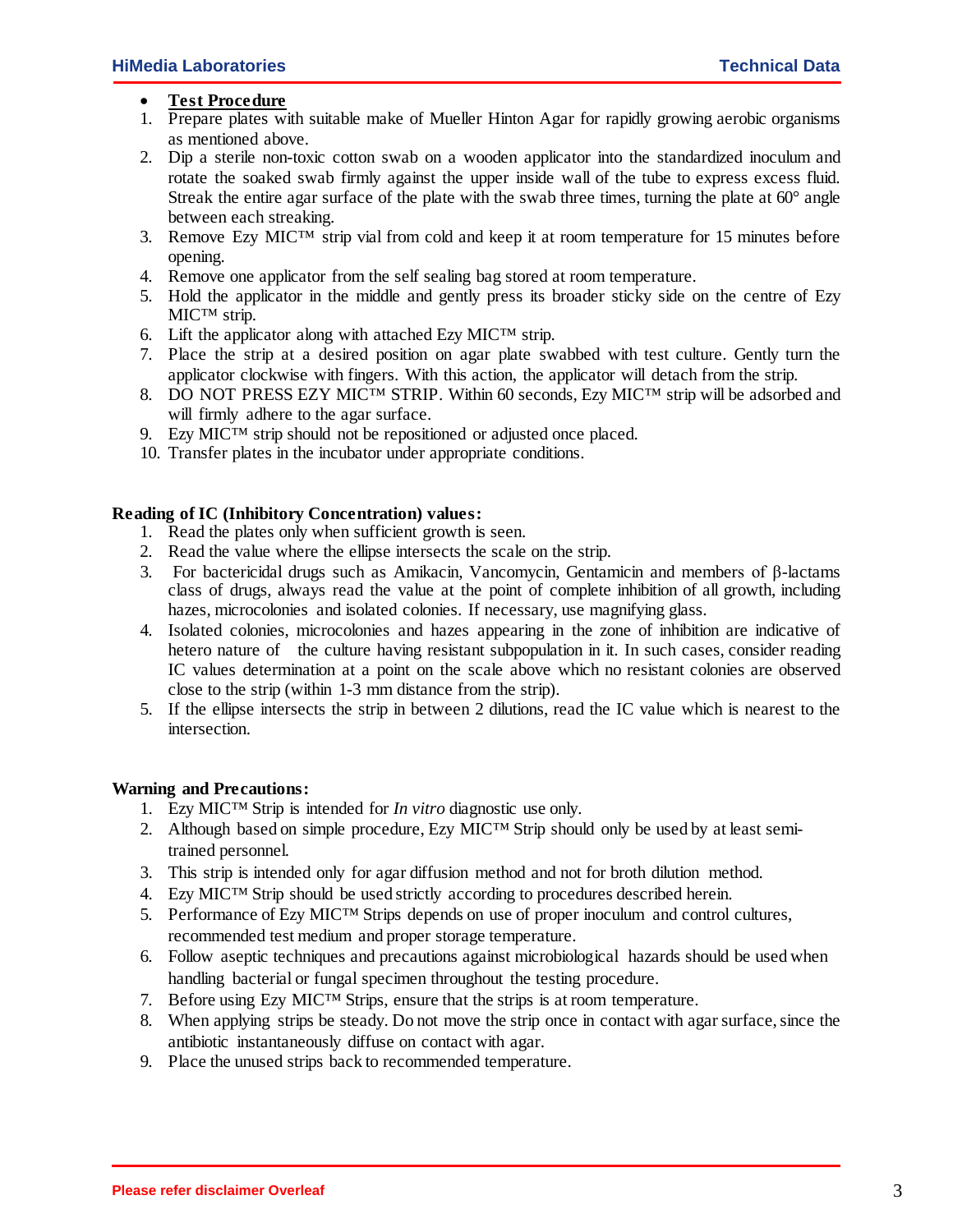# **Interpretation:**

Use following interpretive criteria for susceptibility categorization.

| Report                     | Formula                      | Interpretative Criteria                                   |  |
|----------------------------|------------------------------|-----------------------------------------------------------|--|
|                            |                              |                                                           |  |
| <b>MBL+ESBL</b> Positive   | $\overline{\text{ESBL}}$ =>8 | When the ratio of the value obtained for ESBL : the value |  |
| Strain                     | $ESBL+$                      | obtained for ESBL+ is more than 8                         |  |
|                            |                              | or                                                        |  |
|                            |                              | No zone is obtained for ESBL and Zone obtained in         |  |
|                            |                              | $ESBL+$                                                   |  |
| <b>MBL</b> Positive Strain | ESBL = $\leq$ 8              | When Ratio of the value obtained for ESBL : the value     |  |
| (Only MBL present)         | $ESBL+$                      | $ESBL+$ is less than or equal to 8.                       |  |
| MBL & ESBL (non-           |                              | When no zone of inhibition is obtained on either side.    |  |
| conclusive)                |                              | In such cases resistance may be due to mechanisms other   |  |
|                            |                              | than MBL $\&$ ESBL production. These have to be further   |  |
|                            |                              | investigated before reporting.                            |  |

# **Quality Control :**

### **(This strip should be tested either on ESBL and AmpC non-conclusive strain or confirmed MBL positive Strain. Confirmed clinical isolates may be used as reference positive strain)** Quality control of Ezy MIC™ Strip is carried out by testing the strips with standard ATCC cultures on suitable medium incubated appropriately.

| Organism           | <b>Medium</b> used |  | <b>Incubation</b>                   | <b>Standard</b>                         |
|--------------------|--------------------|--|-------------------------------------|-----------------------------------------|
|                    |                    |  |                                     |                                         |
| K. pneumoniae ATCC | Mueller            |  | Hinton $\vert$ 35-37 °C for 18 hrs. | Ratio of the value obtained for (ESBL): |
| 700603             | Agar               |  |                                     | the value of $(ESBL+)$ is more than 8   |
| (ESBL positive)    |                    |  |                                     |                                         |
|                    |                    |  |                                     | No zone is obtained for ESBL and zone   |
|                    |                    |  |                                     | obtained for ESBL+                      |

# **Storage & Shelf Life:**

- 1. Once the consignment is received, store applicators at room temperature and Ezy MIC™ Strip container at -20°C or below.
- 2. Use before expiry date on the label.
- 3. Ezy MIC<sup>TM</sup> Strip left over from opened package must be kept dry.
- 4. Moisture should be prevented from penetrating into or forming within the package or storage container.
- 5. Check whether the batch number and expiry date are marked on the storage container.
- 6. Product performance is best within stated expiry period if correctly stored and handled.

# **Disposal:**

After use, Ezy MIC™ Strips and material that comes into contact with clinical sample must be decontaminated and disposed of in accordance with current laboratory techniques (5, 6).

# **Limitation of Test**

Ezy MIC™ Strips provides *In vitro* MIC values, which provides only a possible insinuation of pathogens potential in *In vivo* susceptibility. These values can be considered as a guide to therapy selection only after taking into consideration several other factors; and must be the sole decision and responsibility of